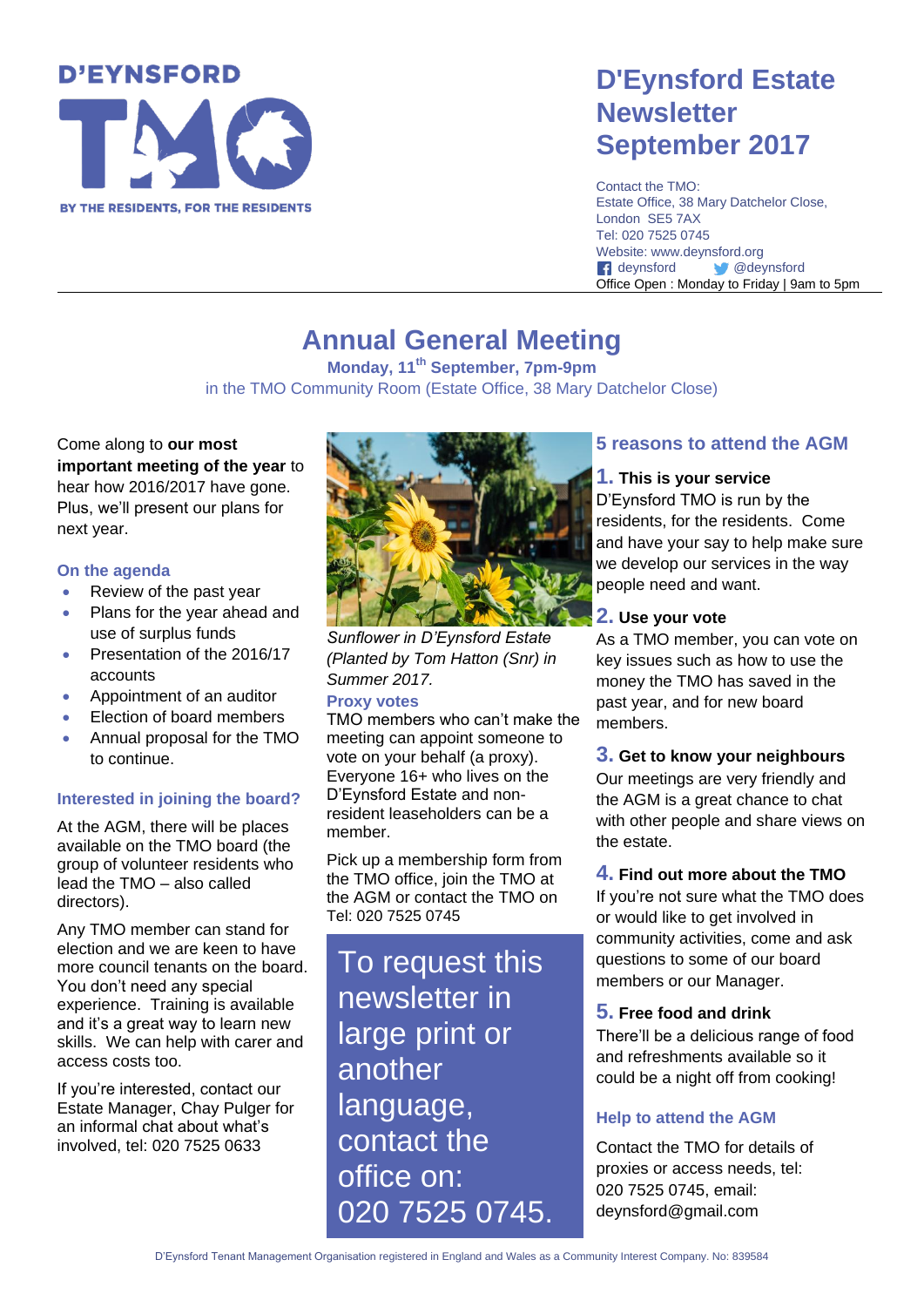### **Secret Garden update**

This year we have 2 new Community Gardeners. Stephen and Bill from Urban Canopy who will be running sessions in the garden along with volunteers.

- **Wednesdays from 3.30- 6.30pm: Family friendly sessions (Urban Canopy)**
- **Sundays from 10am-12pm: Grown Up & Serious Grafters!**

Please join us to help with planting, weeding, harvesting or to simply sit and enjoy the garden. If you don't know anything about gardening please don't worry because we are all learning! Everyone is welcome, and you don't have to live on the estate. In fact about half the people who come here are residents from other parts of Camberwell. Children/young people are welcome but please note that younger children should be accompanied.



The Secret Garden committee would also welcome any suggestions or ideas about how to improve the garden so please mention them to a volunteer when you come in. Want more information then please get in touch with us:

**Kate Traynor** : 07989 377407 | Email: [blondmoose@hotmail.com](mailto:blondmoose@hotmail.com)

### **DOG BAG - FREE**

Did you know that you can now pick up FREE dog poo bags from any Southwark Library.

### **Staffing Update**

We now have a full operational team. Our operational team are:

**Estate Manager –**Chay Pulger **Housing Officer –**Albert Frimpong **Repairs Officer -** Bizhan Tavana **Finance Officer**- Pawel Borucinski **Senior Caretaker–** Devon Nicolas **Caretaker -**Kelly Ulysses **Caretaker -**Gary Roye

If you would like to discuss any estate issues or would like to meet the team, then you can always visit the TMO Estate office on Monday to Friday from 9am to 5pm. They are a friendly bunch!

### **WEBSITE UPDATE**



We have developed a brand new website which will be updated

daily to give you (our residents) the most up to date information available.

As you are also aware that we are a very focused on community building and therefore all community events and future residents meetings will be listed on the website calendar.

Furthermore, there will also be a whole host of other important information that you will be able to download from the new website such as minutes/agendas/survey reports/forms and templates. Visit: [www.deynsford.org](http://www.deynsford.org/)

### **BARBEQUE**

Just to politely remind you that we have a no barbeque in the estate policy. This includes private balcony, garden and communal garden. This is a council policy.

### **PIGEON PROBLEMS**

Recently we have noticed some residents feeding pigeons in the estate. Please do not feed the pigeons as they create a mess, carry diseases and are a nuisance.

### **COMMUNITY ROOM OPENING EVENT DAY**

15<sup>th</sup> July saw the opening of our brand NEW Community Room. Not only was it a day of celebrating and showcasing our new community room but it was also about letting residents sample activities and to engage with our residents.



The day was a fun packed day with taster session of Zumba, cake decorating, sport session and yoga throughout the day. We also had and arts and craft workshop from Remakery.



It was a terrific day and we would like to thank all those who attended the special occasions and particularly to those that contributed in the running of the day.

**Special thank you goes to our local Councillors Ian Wingfield, Councillor Mark Williams and lastly to Mr Tom Hatton (Senior) who officially cut the ribbon. Wonderful speech as well!** 

### **BROADSTAIRS – COACH TRIP**

11<sup>th</sup> August was our annual seaside coach trip to Broadstairs. Although the weather wasn't as nice as we had hoped, we did not let it dampen our spirit. Some even went in the sea! We will be thinking about the next location for 2018 seaside trip so if you have any suggestion then please speak to our social committee.